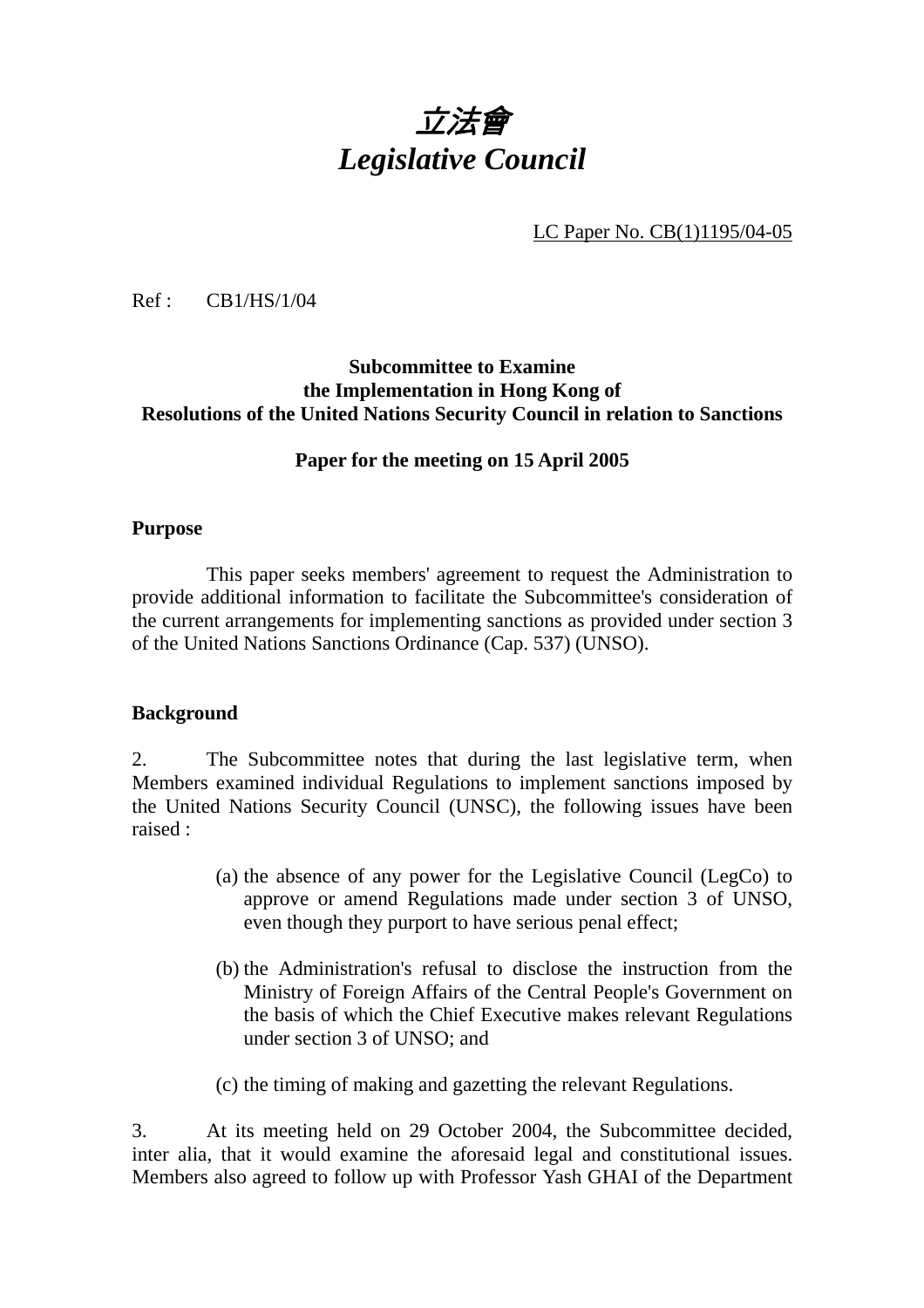of Law of the University of Hong Kong on his further submission on the legal and constitutional aspects of the subject. For this purpose, Hon Margaret NG, Chairman of the Subcommittee, has written to Professor GHAI on 24 February 2005. The Secretariat has also kept Professor GHAI posted of the work of the Subcommittee.

4. Meanwhile, pending receipt of Professor Yash GHAI's further views, several Regulations have been made under section 3 of UNSO (listed in the **Annex**) to give effect to various sanctions imposed through resolutions of the UNSC. When considering these Regulations, the House Committee agreed that they should be referred to this Subcommittee for further study as well.

## **Additional information to be sought from the Administration**

5. Following a perusal of the Regulations gazetted so far, the Subcommittee Chairman has considered that the Administration should be requested to provide additional information to facilitate scrutiny by the Subcommittee.

## Legislative Council Brief

6. Although the Regulations made under section 3 of UNSO are not subject to the approval or amendment by LegCo, they are made by the Chief Executive after consultation with the Executive Council and are part of the laws of Hong Kong to prescribe serious matters and criminal offences. However, unlike the majority of gazetted legislative proposals (Bills or proposed subsidiary legislation), the Administration has not issued any LegCo Brief on the Regulations. LegCo Briefs are important documents as they spell out the policy intent, background and related matters of the legislative proposals. The availability of such information will facilitate members to ascertain the merits or otherwise of the legislation in question.

7. In anticipation that more Regulations under section 3 of UNSO will be made in future when relevant resolutions are passed by UNSC, it is desirable that the Administration should provide a LegCo Brief, or an information paper comparable to a LegCo Brief, in respect of each Regulation to be made under section 3 of UNSO.

## Interim arrangements

8. As evident from the **Annex**, there is usually a long time gap (ranging from several months to over a year) before a Regulation is made and gazetted to give effect to the relevant resolutions passed by UNSC.

9. In this connection, the Administration should be requested to account for the legal and/or administrative arrangements during the time gaps when the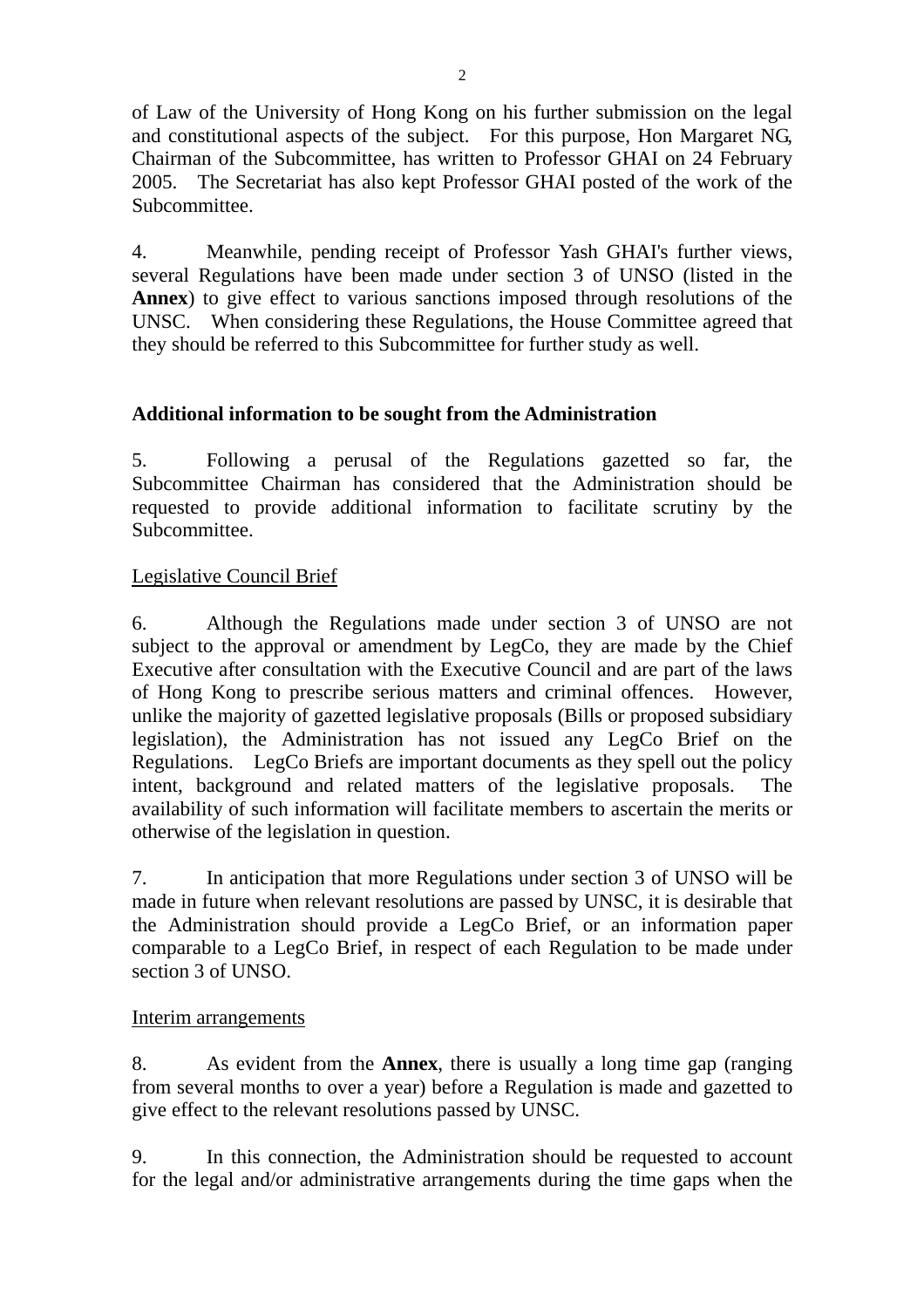relevant sanctions have not yet been implemented by local legislation; and whether it has, or will, put in place any measures to minimize such time gaps. If a LegCo Brief is to be provided in future, such explanation should be included in the Brief for reference.

## **Advice sought**

10. To facilitate the future work of the Subcommittee, members' agreement is being sought to request the Administration to :

- (a) provide a LegCo Brief (or an information paper comparable to a LegCo Brief) in respect of each Regulation to be made under section 3 of UNSO (paragraph 7); and
- (b) account for the interim arrangements before the relevant Regulations made under section 3 of UNSO are in place to give effect to the UNSC resolutions (paragraph 9)

11. Subject to members' agreement to paragraph 10(a) and (b), the Secretariat will put up the request to the Administration in writing and follow up its reply accordingly.

Council Business Division 1 Legislative Council Secretariat 6 April 2005